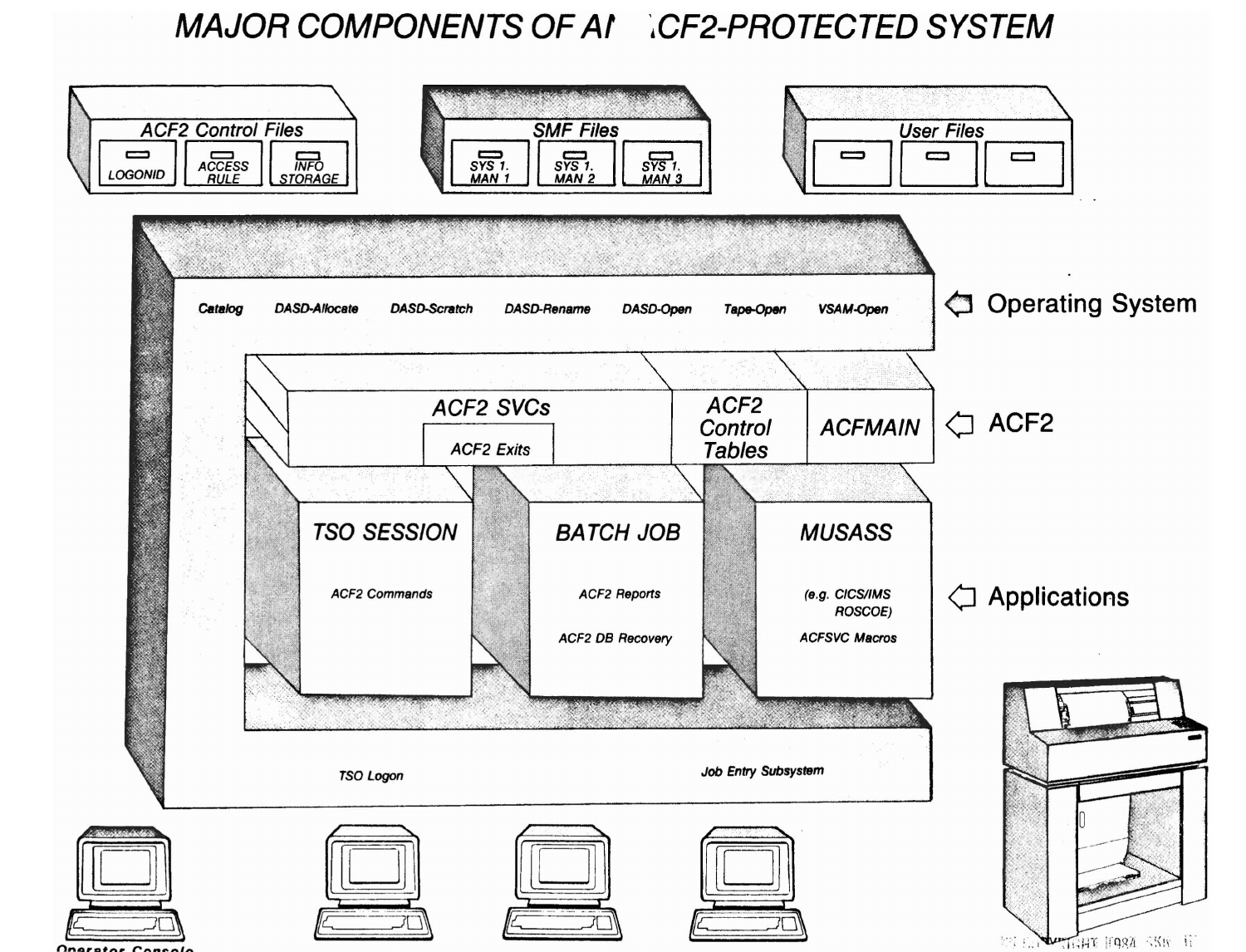## Introduction

The accompanying chart and the text that follows represent a simplified "big picture" of the ACF2 product and its environment. They are intended to be used as an introduction to the components and processing of the ACF2 system.

## ACF2 Control Files

There are three control files in ACF2: the Logonid Database, the Access Rule Database, and the Information Storage Database.

The logonid Database defines system users. An installation inserts one record per user into this control file to specify each person's privileges, attributes, and authorities. At the time of system access, the user's record is brought into storage for ACF2 user authentication through password matching, and for identification of special privileges (e.g., whether this is a security officer). Additional fields in this record are checked to see if they point to records on the Information Storage Database that define source, shift (time-of-day), or scopelist (extent of authorities) restrictions for this user.

The Access Rule Database contains records that allow for the controlled sharing of data. One record (called a "ruleset") is inserted per dataset high-level index to define the sharing conditions for all datasets beginning with that high-level index. When a user accesses data that he does not own (ownership is defined by a field called "PREFIX" in the Logonid record), ACF2 interrogates the ruleset for this high-level index to see if the user is allowed the type of access he is requesting (READ, WRITE, ALLOCATE, or EXECUTE) for the dataset in question. Additional fields in this record could point to records on the Information Storage Database that provide source or shift (time-of-day) definitions for the use of this dataset.

The Information Storage Database is used for a variety of purposes. Some records identify which days, dates, and times constitute a shift as referenced in a Logonid or rule record. Other records identify which terminals constitute a given group of input sources as named in a Logonid or rule record. Still others identify the scope of a privileged user (e.g., what high-level indices a security officer can write rules for).

Finally, the Information Storage Database contains a class of records called generalized resource rules. These records define the sharing conditions for logical resource types such as TSO account numbers, CICS transactions, IMS transactions, or any other resouce that an installation wants to define locally. One record (called a "ruleset") is inserted per resource and type combination to define the sharing conditions for that resource. When a user requests a resource within one of these protected types, ACF2 interrogates the "ruleset" record for that specific resource to see if the user is allowed access. For example, for the use of a particular transaction in IMS, the resource rule record associated with the actual transaction id would be interrogated. Additional fields in this record could point to other records on the Information Storage Database that provide source or shift (time-ot-day) definitions for the use of this logical resource.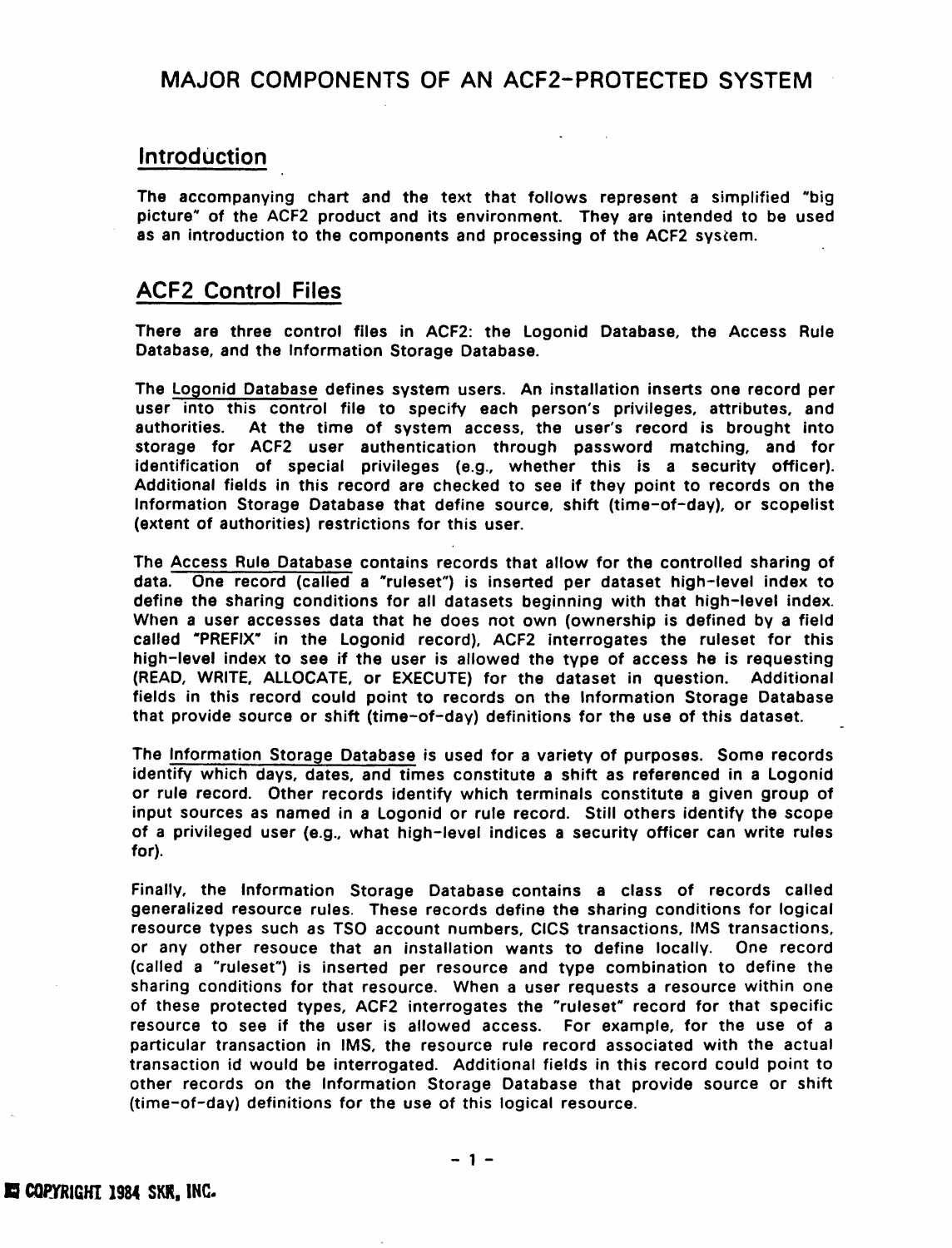# SMF Files

The System Management Facility files contain data gathered by the operating system (MVS or VS1) to provide information about the computer's usage.

Whenever ACF2 writes a record to one of its control files, it writes a duplicate record to SMF. These records act as input to ACF2 report programs that print audit trails of control file changes. These records also act as input to the ACF2 recovery program that can reconstruct a control file, should it become unusable.

Other records are added to the SMF files by ACF2 when an attempted access violation occurs or when a logging or trace of an access has been requested. These records serve as input to other ACF2 report programs.

### User Files

User files represent application datasets and program libraries that ACF2 is to protect.. Ownership should be defined and access rules should be written not only for these but also for system files and databases (e.g., the SMF files and system libraries).

## Operating System

MVS and VS1 are operating systems that perform many functions for users. With or without ACF2 installed, they process jobs and prepare datasets for use. With ACF2 installed, these system functions are not altered or replaced, but they have been "front-ended" or intercepted by ACF2. The purpose of the ACF2 "front ends" is to call the ACF2 SVCs (system routines) to check resource authorization. If a user is not explicitly allowed access to a resource, ACF2 will prevent the access. Otherwise, the ACF2 intercepts will pass control back to the operating system to complete authorized functions as normal. The operating system is basically unaware that ACF2 has performed a validation.

Two of the operating system intercepts are involved in validating access to the use of the computer system itself. The job entry subsystem (JES, JES2, or JES3) modifications call the ACF2 SVCs to authenticate the user's identity and determine if he is authorized to run batch jobs. The TSO logon intercept calls the ACF2 SVCs to authenticate the user's identity and determine if he is authorized to access the MVS time sharing option (TSO).

The catalog, CASO-allocate, DASD-scratch, DASD-rename, DASD-open, tape-open, and VSAM-open "front ends" are among the ACF2 intercepts that call the ACF2 SVCs to determine if a user is authorized to access particular datasets in particular ways (READ, WRITE, ALLOCATE, or EXECUTE).

### ACF2

The heart of ACF2 consists 9f ACF2 SVCs, ACF2 Control Tables, and ACFMAIN.

The ACF2 SVCs perform the bulk of ACF2's processing. Supervisor calls (SVCs) are functions, performed by the operating system or extensions to it, which can be directly invoked from a program. Common examples of operating system SVCs are dataset open and dataset close.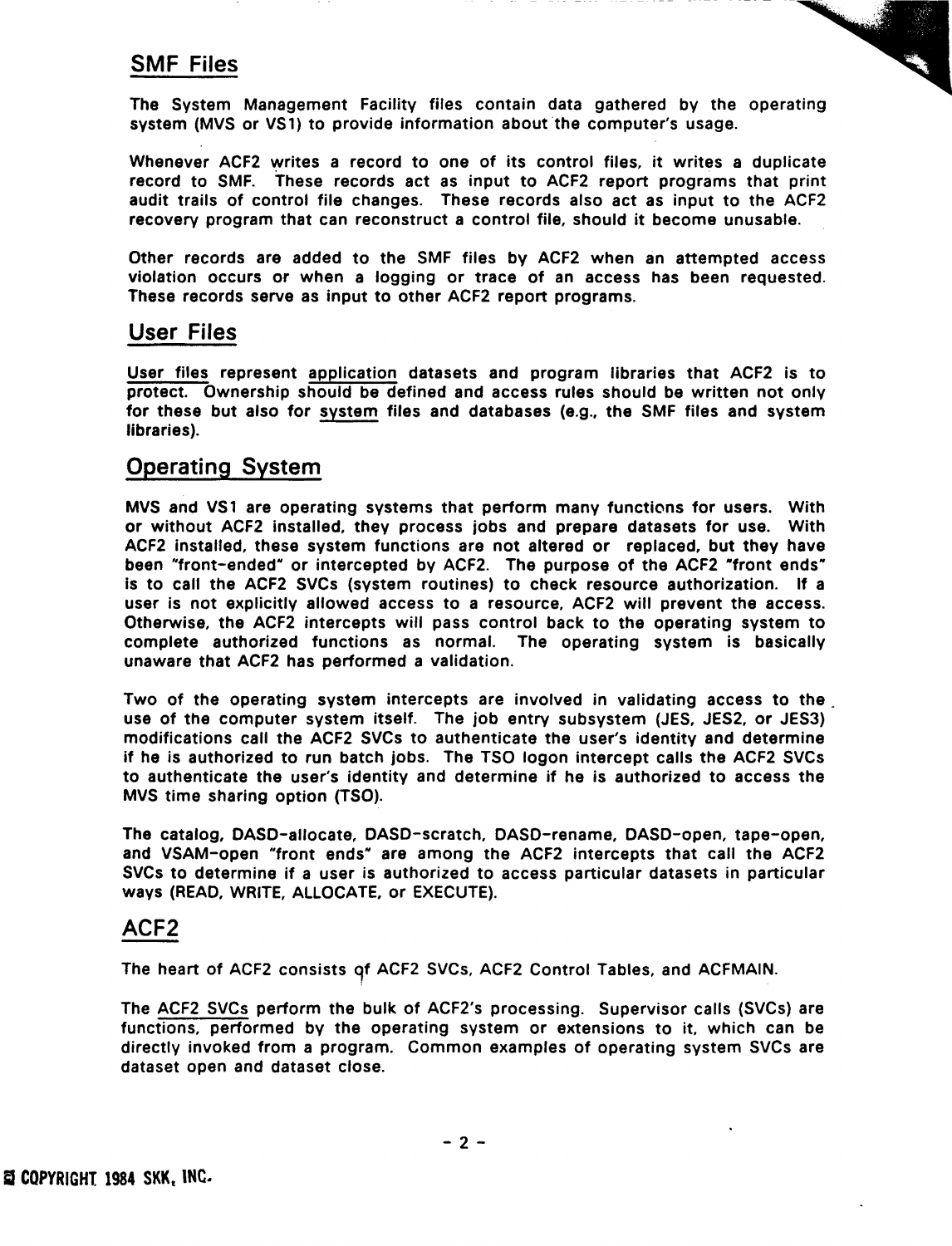ACF2 acts as an extension to the operating system by adding two supervisor calls which perform logon validation, access rule validation, resource rule validation, and ACF2 control file manipulation (the adding, deleting, modifying, or retrjeving of records).

ACF2 Exits are optional user written routines that are invoked by ACF2 before and/or after the SVCs are invoked.. This allows an installation with unique requirements to write code to augment or tailor ACF2's processing to meet its special needs.

ACF2 also has in-storage Control Tables. The major one specifies system options and records system status. It is built from the ACF2 Field Definition Record and, among other things, specifies what mode ACF2 is in (QUIET, LOG, WARN, RULE, or ABORT), what DASD and tape volumes ACF2 is to protect, and what fields make up each Logonid record in the Logonid Database. Other tables are used for performance and for recording of transitory information.

ACFMAIN is the task that initializes ACF2 by opening the three control files and bUilding the control tables. After that, it has two primary responsibilities. First, it handles operator console modify commands, such as to rebuild a particular control table. Second, it initiates daily backups of the three control files.

#### Applications

When a user starts a TSO session by logging-on. ACF2 intercepts the request and calls the ACF2 SVCs to retrieve the user's logonid record from the Logonid Database and place it in storage. If user authentication and identification complete sucessfully, ACF2 passes control to normal TSO processing; otherwise ACF2 aborts the request.

If the user tries to access a dataset, a "front-end" again intercepts the request, calls the ACF2 SVCs to validate the request, and then aborts the request if the user is not authorized, or returns control to the operating system to complete the request if the user is authorized.

Finally, the ACF2 system provides TSO commands that can be used to administer or maintain the three ACF2 control files. These commands invoke the ACF2 SVCs to add, modify, Jist, or delete records on the Logonid, Access Rule, or Information Storage Databases. Before the ACF2 SVCs process a request, they make sure the user has the appropriate authority (SECURITY, ACCOUNT, LEADER, CONSULT, or USER) and is operating within his scope of responsibility. It should be noted that these commands can be executed in batch or through SPF panels and ClISTs, as well as through native TSO.

For batch jobs, modifications in the job entry system (JES, JES2. or JES3) scan the JCL for Logonids and passwords, and call the ACF2 SVCs to perform logonid validation.

If a job tries to access a dataset, an operating system "front-end" (e.g., DASD-open, VSAM-open, or tape-open) intercepts the request, calls the ACF2 SVCs to validate the request, and then aborts the request if the user is not authorized, or returns control to the operating system to complete the request if the user is authorized.